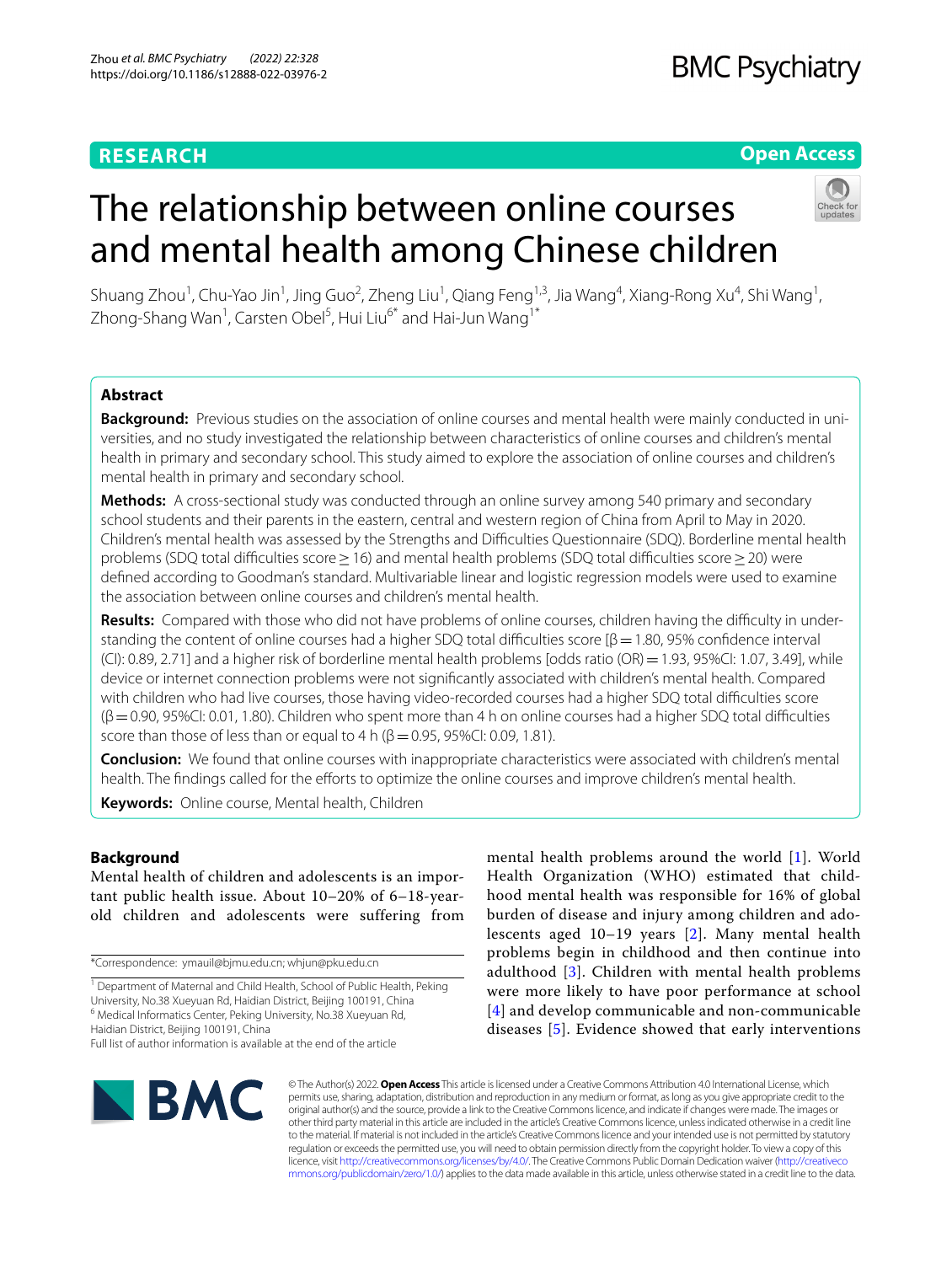for mental health problems could have long-term benefit for children and adolescents [[6\]](#page-9-5). Therefore, it is of great importance to study the modifiable risk factors associated with mental health problems of children as early as possible.

Previous studies on the risk factors of mental health have mainly focused on individual characteristics and environment in the society, family, and school, with few investigating the effect of online courses. Online courses are one of the important education methods nowadays. Many universities around the world have implemented online courses for many years, and more and more children in primary and secondary school have also received online courses due to Coronavirus disease 2019 (COVID-19). Although online courses provide more flexibilities in terms of place, time, and pace of learning, children may also face a lot of challenges which may affect children's mental health, such as unstable internet connection, lack of device, difficulties in catching up with online courses, and distraction in learning through a computer for a long time [[7\]](#page-9-6). In this context, online courses could affect children's mental health. Previous studies suggested that online courses have a detrimental effect on mental health of students in the university  $[8-14]$  $[8-14]$  $[8-14]$ . However, there is no available epidemiological evidence regarding the effect of online courses on mental health of primary and secondary school students, who might be more vulnerable to the adverse effect of online courses.

Moreover, there is another gap in understanding the association of online courses and children's mental health. Identifying beneficial and harmful characteristics of online courses could help to improve online courses and facilitate children's mental health. However, previous studies in universities mainly focused on whether online students had mental health problems, and the relationship between characteristics of online courses (i.e., content, type, and time of online courses) and children's mental health remained unclear.

Meanwhile, the association between online courses and mental health of children may depend on other influencing factor, such children's school stage (primary school or secondary school). Therefore, assessment of effect modification is also necessary to better understand the relationship between online courses and children's mental health.

The aim of the current study was to assess the association of characteristics of online courses with mental health of children in primary and secondary school. We also explored potential effect modification by school stage.

# **Methods**

## **Study design and participants**

The cross-sectional study was conducted among primary and secondary school students and their parents from April to May in 2020 by an electronic survey based on the Wenjuanxing platform [\(https://www.wjx.cn/](https://www.wjx.cn/app/survey.aspx) [app/survey.aspx](https://www.wjx.cn/app/survey.aspx)), during the pandemic of COVID-19 in China. Students were selected in 9 cities of the eastern (Beijing, Shijiazhuang in Hebei Province and Dalian in Liaoning Province), central (Zhengzhou in Henan Province, Changchun in Jilin Province and Changzhi in Shanxi Province) and western region (Zhongwei in Ningxia Province, Tongliao in Inner Mongolia and Nanning in Guangxi Province) of China, according to the recommend of National Bureau of Statistics of China [\(http://www.stats.gov.cn/tjsj/zxfb/201911/t2019](http://www.stats.gov.cn/tjsj/zxfb/201911/t20191119_1710340.html) [1119\\_1710340.html](http://www.stats.gov.cn/tjsj/zxfb/201911/t20191119_1710340.html)). The inclusion criteria were as follows: Firstly, children were chosen from the ffth to sixth grade in primary school or frst to second grade in secondary school. Secondly, children whose schools were not reopened due to lockdown policy of COVID-19. Thirdly, children and their parents agreed to participate in the survey. If children reported to have chronic diseases or disability, they were excluded. Finally, 540 children and their parents were included in our study. The electronic questionnaires were completed anonymously. The 515 questionnaires were included in the analysis after excluding 25 students who didn't have online courses.

We calculated the sample size according to a previous study in China [[15](#page-9-9)], in which longer screen time  $(>2 h$ / day) was associated with 1.93 (95%CI: 1.16, 3.21) times higher risk of students' mental health problem in China. Because students had online courses by using electronic device (i.e., computer, pad, or smart phone), we assumed that longer online course time  $(>4 \text{ h/day}, \text{ about } 7 \text{ classes})$ with 35 min/class, or 6 classes with 40 min/class) could have a similar efect on children' mental health. By assuming that children with inappropriate characteristics of online course had 1.93 (95%CI: 1.16, 3.21) times higher risk of students' mental health problem, the prevalence of mental health problem was about 20% in the whole popu-lation [[1\]](#page-9-0),  $\alpha$  = 0.05, and 1-β = 0.80, we calculated the sample size of 380. We assumed the non-response rate was 5%, and the fnal sample size was 399. We included 515 participants in fnal analysis, therefore, the sample size was sufficient to detect the differences. The exact nonresponse rate was not clear, because the survey was an online voluntary investigation. However, most children's parents did not go to work and had much spare time during the survey period. Besides, the survey reached the required sample size quickly. Therefore, we thought the non-response rate was very low.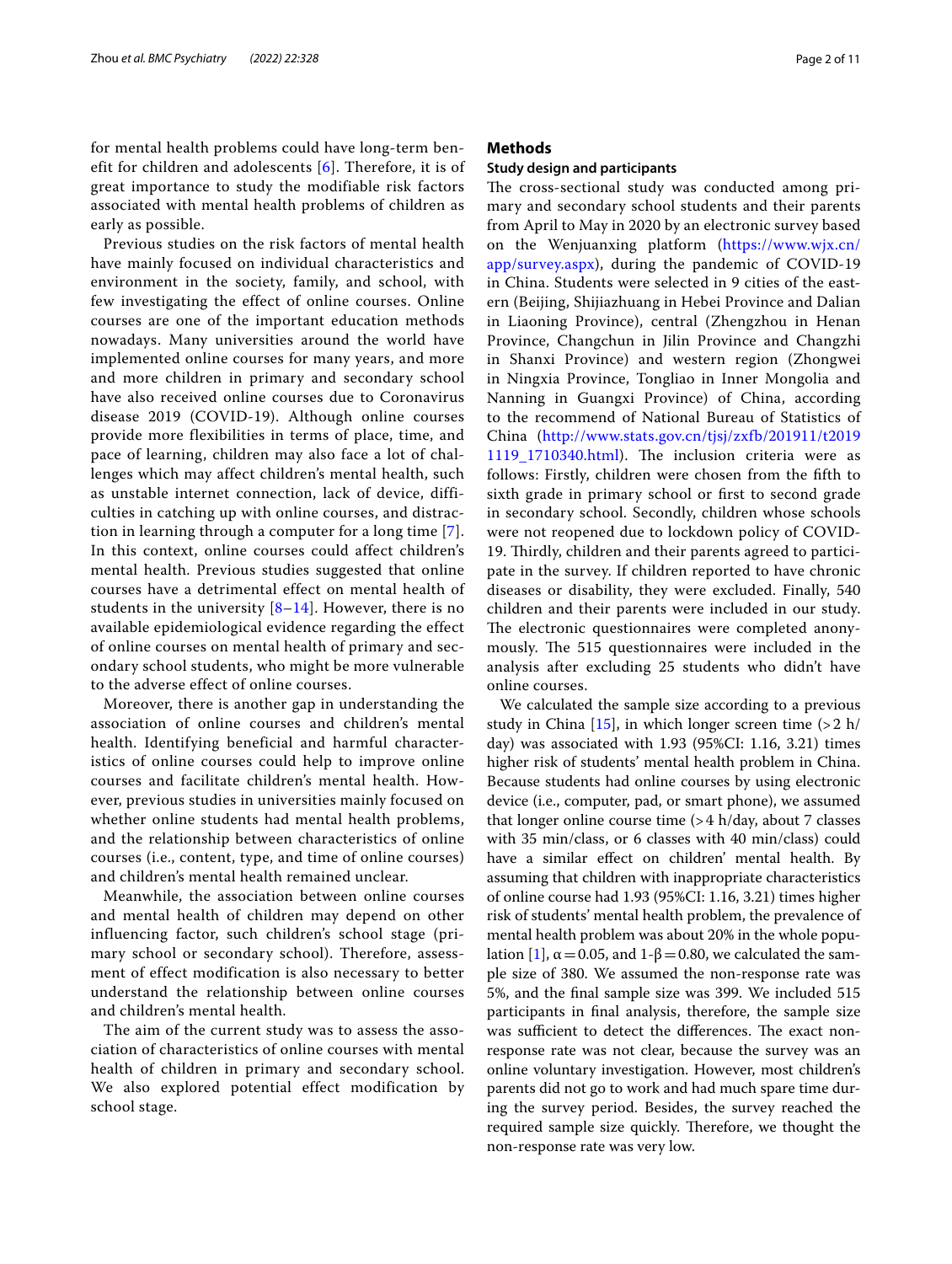## **Mental health measurement**

The Strengths and Difficulties Questionnaire (SDQ) [[16](#page-9-10)] was used to assess Children's mental health problems in the study. SDQ is a self-report screening questionnaire that measures emotional and behavioral problems. It is composed of 25 items subdivided in fve subscales with five items each: emotional symptoms, conduct problems, hyperactivity/inattention, peer relationship problems, and prosocial behavior. Each item is scored on a three-point scale  $(0=Not true, 1=Somewhat true, and)$  $2=$  Certainly true). All subscales excluding the prosocial behavior can be summed to generate the total score, ranging from 0 to 40. The higher score indicates more severe emotional and behavioral problems. We applied the cut-off points of 16 and 20 to define the children's mental health status according to Goodman's standard ([http://www.sdqinfo.com\)](http://www.sdqinfo.com). Normal mental health status was defined as SDQ total difficulties score > 0 and < 15; borderline mental health status, SDO total difficulties score > 16 and < 20; abnormal mental health status, SDQ total difculties score≥20 and≤40. We then divides children into borderline mental health problems (SDQ total difficulties score 16–40) vs normal mental health (SDQ total difficulties score  $0-15$ ) and mental health problems (SDQ total difficulties score 20-40) vs normal mental health (SDQ total difficulties score  $0-15$ ). The Chinese self-report version of the SDQ for 4–17-yearolds has been shown to have good psychometric properties  $[17]$  $[17]$ . The Cronbach's alpha was 0.81 for the SDQ total difficulties score in the population in Chinese children [[17\]](#page-9-11). The SDQ for 4–17-year-olds was completed by students themselves in the study.

#### **Investigation of online course**

We asked children about the characteristics of online courses. The questions included problems in online courses (Question- "Do you have any problems in online courses" and answer- "No/Difficulty in understanding the content of online courses/ Device or internet connection problems"), main type of online courses (Question- "What is the main type of your online courses" and answer- "E-learning material without video/ Videorecorded courses/ Live courses"), and online courses time per day ("How many hours do you have online courses every day").

# **Covariates information**

We selected a range of covariates based on the prior knowledge [\[18](#page-9-12)[–26](#page-9-13)], including covariates answered by parents: region (eastern region/central region/ western region), parental educational level (primary or secondary school/high or vocational high school/ junior college or university/master or above), family monthly income (less than 1000 yuan/1000–3000 yuan/ 3000–5000 yuan/more than 5000 yuan), frequency of children's bad mood (often/sometimes/never), relationship between children and their parents (very good/ good/general/bad/very bad), restriction for going out of housing community during the past one month (no /yes, but go out many times a day /yes, but go out once a day /yes, but go out every two days / yes, but go out every three days or more /yes, can't go out); covariates answered by children: children's gender (boy/girl), age (years), screen time per day (hours), outdoor physical activity time (hours), and academic performance (below average/average/above average).

### **Statistical analyses**

Continuous variables were presented as mean (SD) and categorical variables were presented as numbers (percentage). Kruskal–Wallis test and chi-square test were applied to compare the diferences among children with normal mental health status, borderline mental health status, and abnormal mental health status. Multivariable linear regression for continuous outcome (SDQ total difculties score) and logistic regression for binary outcome (borderline mental health problems and mental health problems) were used to examine the associations of online course with mental health of children, respectively. We began with the crude model (model 1). In model 2, we adjusted for region. Model 3 was further adjusted with the family socioeconomic status, i.e., parental educational level and family monthly income. Then model 4 was additionally adjusted with gender, age, screen time, outdoor physical activity time and academic performance of children. Then model 5 was further adjusted with the policy to control COVID-19 (i.e., restriction for going out of housing community during the past one month). Finally, in the fully adjusted model (model 6), we further adjusted for the frequency of children's bad mood and relationship between children and their parents. We showed the results of crude model and fully adjusted model in main paper and the results of other models were shown in the [supplemen](#page-8-0)[tary fle.](#page-8-0)

Stratifed analyses were performed to assess efect modifcation of school stage (primary school or secondary school). We performed the Wald test for the interaction term between online courses and school stage.

All statistical analyses were performed in the statistical software R 3.6.1 (R Core Team 2019). The Akaike's Information Criterion (AIC) was used to assess the model ft. A *P* value < 0.05 for the two-sided test was considered as statistically signifcant.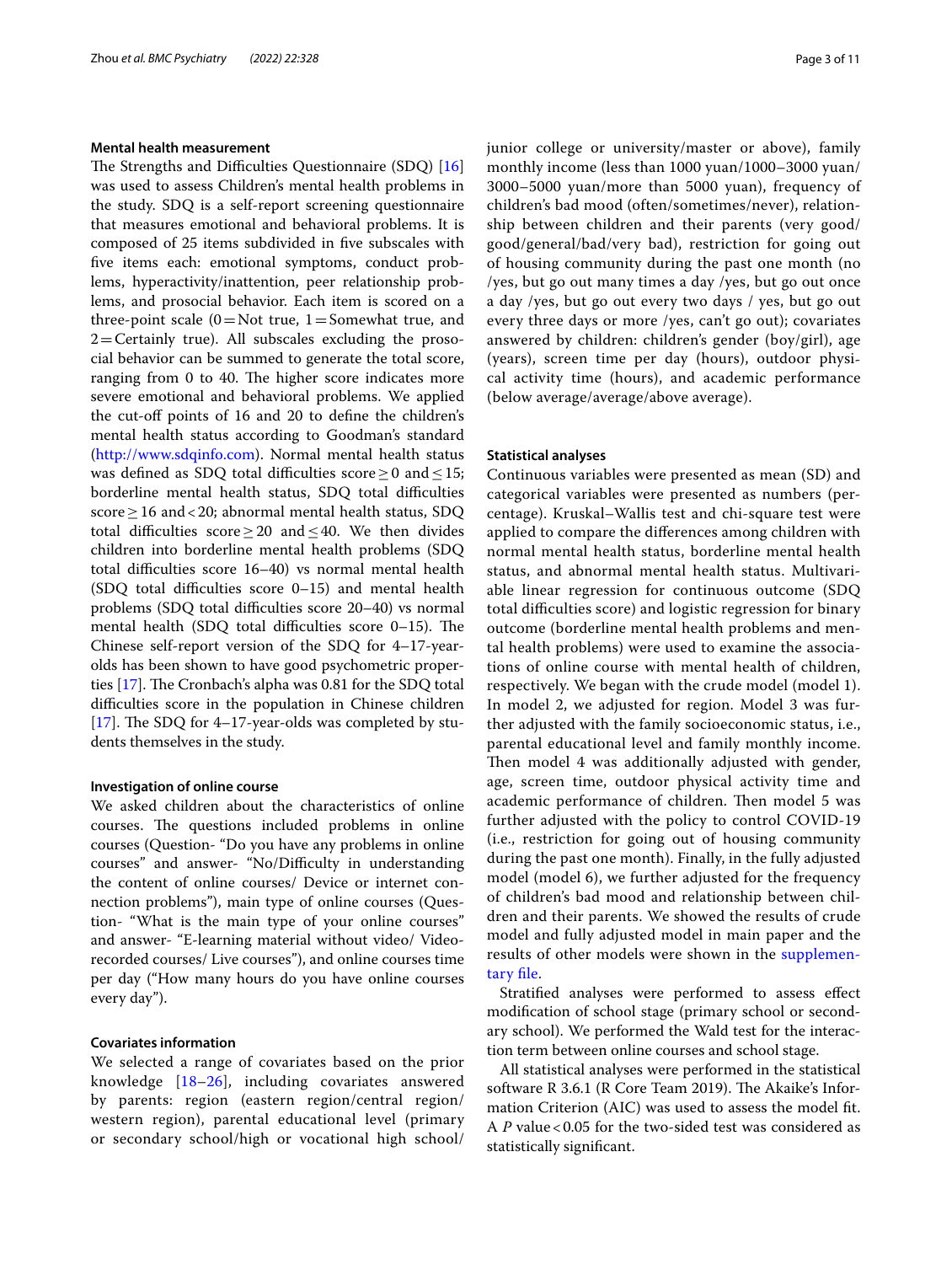# **Results**

The characteristics of the participants were presented in Table [1](#page-4-0). Of the children, 55 (6.0%) had borderline mental health status and 31 (10.7%) had abnormal mental health status. The means and standard deviations of SDQ total difficulties score were  $8.2 \pm 3.4$ ,  $17.2 \pm 1.0$ and  $21.9 \pm 2.8$  in children with normal, borderline, and abnormal mental health status, respectively, Children with abnormal mental health status were more likely to have longer screen time, and have bad mood more frequently, and their relationship with their parents were less likely to be good or very good. The restriction for going out of housing community during the past one month was stricter in children with abnormal mental health status. There were no significant differences in the other characteristics (residential region, parental age, gender, education level, family income, family type, children's gender, age, academic performance, and outdoor physical activity time) among the three groups.

There were 33.7% of students who had the difficulty in understanding the content of online courses, while 3.8% of students had the equipment or network connection problems. There were 58.8% of students having the live courses while 31.8% having the video-recorded courses. The mean online courses time per day was  $3.8 \pm 2.0$  $3.8 \pm 2.0$  $3.8 \pm 2.0$  h (Table 2).

In the analyses with multivariable linear model, we adjusted for the covariates gradually (Table S[1\)](#page-8-0). When we adjusted for children's mood and the relationship between children and their parents, regression coeffcient of the association between online courses and children's SDQ total difficulties score became obviously decreased. After fully adjusting for covariates (Table [3\)](#page-5-1), compared with those who did not have problems of online courses, children who had the difficulty in understanding the content of online courses had a higher SDQ total difficulties score ( $β = 1.80$ ,  $95\%CI$ : 0.89, 2.71), while device or internet connection problems were not signifcantly associated with SDQ total difculties score. Compared with children who had live courses, those who had video-recorded courses had a higher SDQ total difficulties score (β = 0.90, 95%*CI*: 0.01, 1.80), while the type of E-learning material without video was not signifcantly associated with SDQ total difficulties score. Children who spent more than 4 h on online courses had a higher SDQ total difficulties score ( $β = 0.95$ , 95%*CI*: 0.09, 1.81) than those of less than or equal to 4 h.

As shown in Table [4,](#page-6-0) Tables S[2](#page-8-0) and S[3](#page-8-0), compared with those who did not have problems of online courses, children who had the difficulty in understanding the content of online courses had a higher risk of borderline mental health problems (OR=1.93, 95%*CI*: 1.07, 3.49).

We also explored the possible efect modifcation of children's school stage between characteristics of online courses and SDQ total difficulties score (Table  $5$ ). We found significant associations of SDQ total difficulties score with video-recorded courses (β=1.36, 95%*CI*: 0.02, 2.70) and online course with more than 4 h (β = 2.40, 95%*CI*: 0.73, 4.06) in primary school students, while not significant in secondary school students. The difficulty in understanding the content of online courses was associated with a higher SDQ total difficulties score in both primary school students (β=1.91, 95%*CI*: 0.50, 3.31) and secondary school students (β=1.54, 95%*CI*: 0.27, 2.81). We didn't fnd a signifcant interaction between characteristics of online courses and children's school stage.

# **Discussion**

To the best of our knowledge, this was the frst study to investigate the association between online courses and mental health of primary and secondary school students. We found that difficulty in understanding the content of online courses, video-recorded type of online courses, and longer online course time were associated with higher SDQ total difficulties score of children. Children who had the difficulty in understanding the content of online courses had a higher risk of borderline mental health problems.

In this study, we found that the difficulty in understanding the content of online courses was associated with not only higher SDQ total difficulties score, but also higher risk of borderline mental health problem of children. Unlike the face-to-face courses, students had limited interaction with teachers in online courses and may have more difficulties in understanding the content of courses. The difficulty in understanding the content of courses was identifed as a common academic stressor [\[27](#page-9-14)], which has been shown to have negative efect on mental health of students [\[12,](#page-9-15) [24\]](#page-9-16). In our study, we found that nearly one third of students had the difficulty in understanding the content of courses, especially the percentage is high of 43.7% in western region of China. Therefore, attention should be paid on whether children have the difficulty in understanding the content of online courses and supports should be provided for those who do have difficulties, especially in western region of China. We did not fnd any signifcant association between device or internet connection problems and children's mental health, probably due to limited children with these problems (only 3.8%). Further studies with larger sample size are needed to validate our fndings.

Compared with live courses, attending the videorecorded online courses was associated with a higher SDQ total difficulties score. One of the key differences between live courses and video-recorded courses was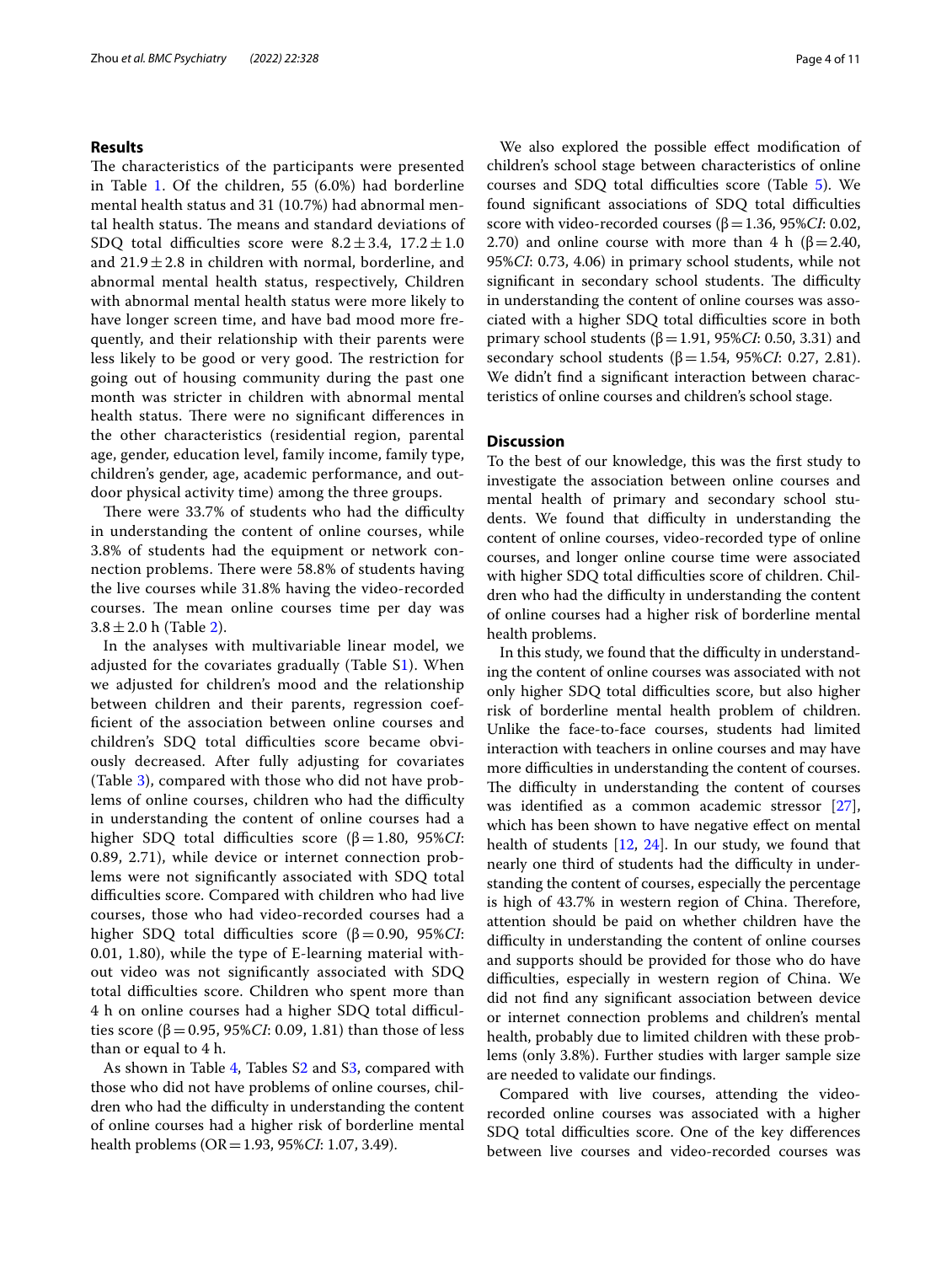# <span id="page-4-0"></span>**Table 1** Characteristics of participants in the study

|                                                                               | children with normal<br>mental health status<br>$(N = 429)$ | children with borderline<br>mental health status<br>$(N = 55)$ | children with abnormal<br>mental health status<br>$(N = 31)$ | P-value* |
|-------------------------------------------------------------------------------|-------------------------------------------------------------|----------------------------------------------------------------|--------------------------------------------------------------|----------|
| <b>Family's characteristics</b>                                               |                                                             |                                                                |                                                              |          |
| <b>Residential region</b>                                                     |                                                             |                                                                |                                                              | 0.096    |
| Eastern region                                                                | 153 (35.7%)                                                 | 15 (27.3%)                                                     | 6 (19.4%)                                                    |          |
| Central region                                                                | 140 (32.6%)                                                 | 21 (38.2%)                                                     | 17 (54.8%)                                                   |          |
| Western region                                                                | 136 (31.7%)                                                 | 19 (34.5%)                                                     | 8 (25.8%)                                                    |          |
| Parental age, years (sd)                                                      | 40.5(4.7)                                                   | 41.5(4.5)                                                      | 41.1 (4.8)                                                   | 0.209    |
| Parental gender                                                               |                                                             |                                                                |                                                              | 0.892    |
| Male                                                                          | 112 (26.1%)                                                 | 16 (29.1%)                                                     | 8 (25.8%)                                                    |          |
| Female                                                                        | 317 (73.9%)                                                 | 39 (70.9%)                                                     | 23 (74.2%)                                                   |          |
| <b>Parental education level</b>                                               |                                                             |                                                                |                                                              | 0.609    |
| Primary or secondary school                                                   | 88 (20.5%)                                                  | 15 (27.3%)                                                     | 8 (25.8%)                                                    |          |
| High or vocational high school                                                | 82 (19.1%)                                                  | 8 (14.5%)                                                      | $5(16.1\%)$                                                  |          |
| Junior college or university                                                  | 210 (49.0%)                                                 | 27 (49.1%)                                                     | 12 (38.7%)                                                   |          |
| Master or above                                                               | 49 (11.4%)                                                  | $5(9.1\%)$                                                     | 6 (19.4%)                                                    |          |
| Per capita monthly income, yuan                                               |                                                             |                                                                |                                                              | 0.762    |
| Less than 1000                                                                | 18 (4.2%)                                                   | 2(3.6%)                                                        | $1(3.2\%)$                                                   |          |
| 1000-3000                                                                     | 105 (24.5%)                                                 | 17 (30.9%)                                                     | $9(29.0\%)$                                                  |          |
| 3000-5000                                                                     | 139 (32.4%)                                                 | 13 (23.6%)                                                     | 7 (22.6%)                                                    |          |
| More than 5000                                                                | 167 (38.9%)                                                 | 23 (41.8%)                                                     | 14 (45.2%)                                                   |          |
| <b>Family type</b>                                                            |                                                             |                                                                |                                                              | 0.59     |
| With only one child                                                           | 232 (54.1%)                                                 | 28 (50.9%)                                                     | 14 (45.2%)                                                   |          |
| With more than one child                                                      | 197 (45.9%)                                                 | 27 (49.1%)                                                     | 17 (54.8%)                                                   |          |
| <b>Children's characteristics</b>                                             |                                                             |                                                                |                                                              |          |
| Children's gender                                                             |                                                             |                                                                |                                                              | 0.231    |
| Boy                                                                           | 223 (52.0%)                                                 | 35 (63.6%)                                                     | 18 (58.1%)                                                   |          |
| Girl                                                                          | 206 (48.0%)                                                 | 20 (36.4%)                                                     | 13 (41.9%)                                                   |          |
| Children's age, years (sd)                                                    | 12.5(1.4)                                                   | 12.6(1.3)                                                      | 12.0(1.5)                                                    | 0.189    |
| Academic performance                                                          |                                                             |                                                                |                                                              | 0.238    |
| Below average                                                                 | 45 (10.5%)                                                  | 9(16.4%)                                                       | 6 (19.4%)                                                    |          |
| Average                                                                       | 142 (33.1%)                                                 | 22 (40.0%)                                                     | 10 (32.3%)                                                   |          |
| Above average                                                                 | 242 (56.4%)                                                 | 24 (43.6%)                                                     | 15 (48.4%)                                                   |          |
| SDQ total difficulties score                                                  | 8.2(3.4)                                                    | 17.2(1.0)                                                      | 21.9(2.8)                                                    | < 0.001  |
| Screen time per day, hours (sd)                                               | 2.6(2.4)                                                    | 3.5(3.6)                                                       | 3.8(3.0)                                                     | 0.006    |
| Outdoor physical activity time per day,<br>hours (sd)                         | 1.1(1.8)                                                    | 1.4(3.3)                                                       | 0.8(0.6)                                                     | 0.629    |
| Frequency of bad mood                                                         |                                                             |                                                                |                                                              | < 0.001  |
| Never                                                                         | 148 (34.5%)                                                 | 8 (14.5%)                                                      | 2(6.5%)                                                      |          |
| Sometimes                                                                     | 256 (59.7%)                                                 | 32 (58.2%)                                                     | 22 (71.0%)                                                   |          |
| Often                                                                         | 25 (5.8%)                                                   | 15 (27.3%)                                                     | 7 (22.6%)                                                    |          |
| Relationship between children and their<br>parents                            |                                                             |                                                                |                                                              | < 0.001  |
| Very bad                                                                      | $2(0.5\%)$                                                  | 3(5.5%)                                                        | $0(0.0\%)$                                                   |          |
| Bad                                                                           | $9(2.1\%)$                                                  | 8 (14.5%)                                                      | 4 (12.9%)                                                    |          |
| General                                                                       | 76 (17.7%)                                                  | 19 (34.5%)                                                     | 13 (41.9%)                                                   |          |
| Good                                                                          | 205 (47.8%)                                                 | 18 (32.7%)                                                     | 12 (38.7%)                                                   |          |
| Very good                                                                     | 137 (31.9%)                                                 | 7 (12.7%)                                                      | 2(6.5%)                                                      |          |
| Characteristics of policy to control COVID-19                                 |                                                             |                                                                |                                                              |          |
| Restriction for going out of housing com-<br>munity during the past one month |                                                             |                                                                |                                                              | 0.037    |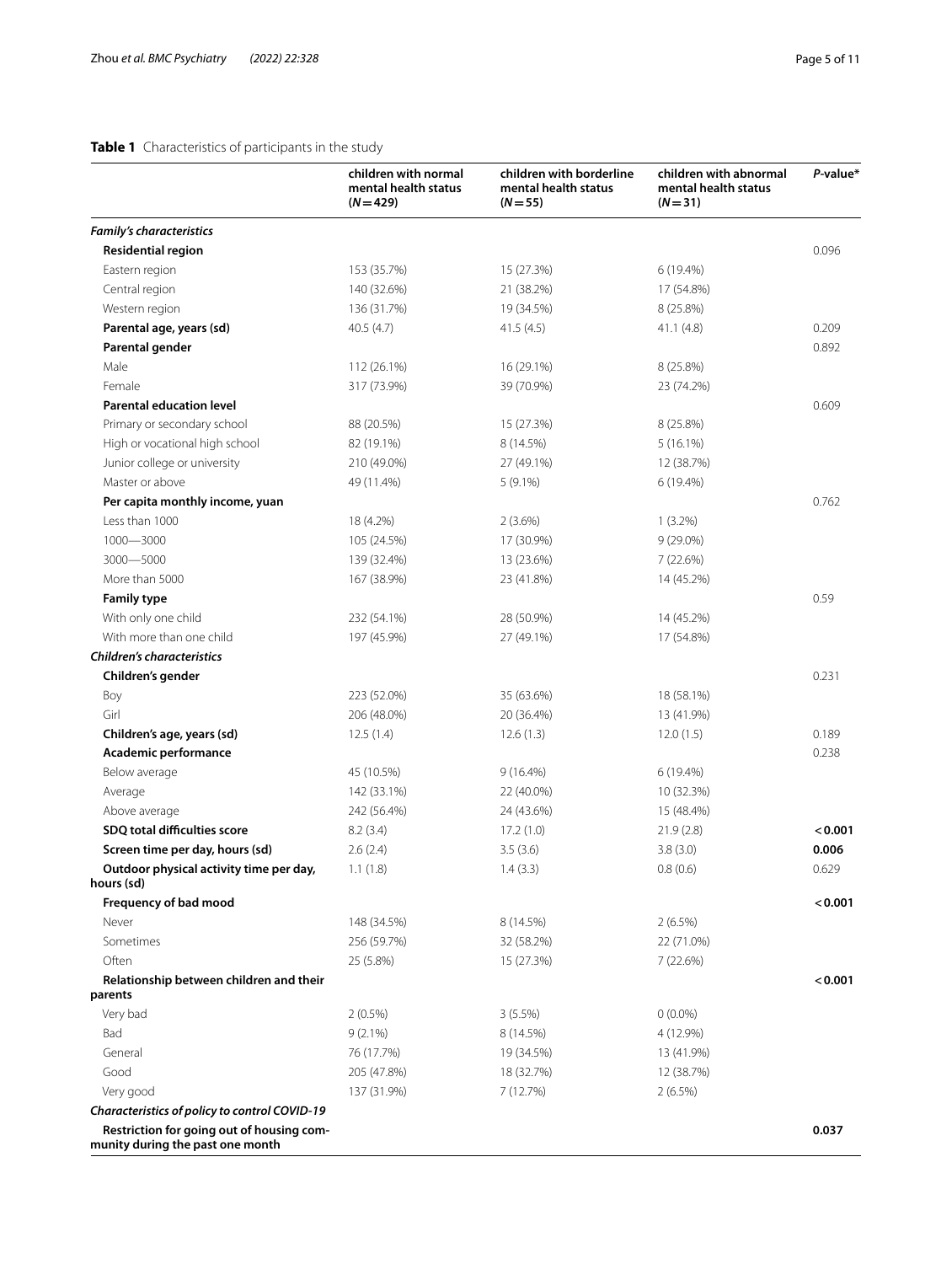# **Table 1** (continued)

|                                          | children with normal<br>mental health status<br>$(N = 429)$ | children with borderline<br>mental health status<br>$(N = 55)$ | children with abnormal<br>mental health status<br>$(N = 31)$ | P-value* |
|------------------------------------------|-------------------------------------------------------------|----------------------------------------------------------------|--------------------------------------------------------------|----------|
| No.                                      | 98 (22.8%)                                                  | 8 (14.5%)                                                      | 6(19.4%)                                                     |          |
| Yes, but go out many times a day         | 82 (19.1%)                                                  | 14 (25.5%)                                                     | 6(19.4%)                                                     |          |
| Yes, but go out once a day               | 63 (14.7%)                                                  | 7 (12.7%)                                                      | 4 (12.9%)                                                    |          |
| Yes, but go out every two days           | 84 (19.6%)                                                  | 11 (20.0%)                                                     | $2(6.5\%)$                                                   |          |
| Yes, but go out every three days or more | 81 (18.9%)                                                  | 14 (25.5%)                                                     | 7(22.6%)                                                     |          |
| Yes, can't go out                        | 21 (4.9%)                                                   | $(1.8\%)$                                                      | $6(19.4\%)$                                                  |          |

\* continues variables were compared by Kruskal–Wallis test; categorical variables were compared by Chi-Square test

<span id="page-5-0"></span>**Table 2** Characteristics of online courses in the study

|                                                              | Mean (SD) / N (%) |
|--------------------------------------------------------------|-------------------|
| <b>Problems in online courses</b>                            |                   |
| No                                                           | 314 (62.5%)       |
| Difficulty in understanding the content of online<br>courses | 169 (33.7%)       |
| Device or internet connection problems                       | 19 (3.8%)         |
| Main type of online courses                                  |                   |
| E-learning material without video                            | 48 (9.3%)         |
| Video-recorded courses                                       | 164 (31.8%)       |
| Live courses                                                 | 303 (58.8%)       |
| Online courses time per day, hours (sd)                      | 3.8(2.0)          |

the relative lack of interactions between teachers and students in video-recorded courses, which may prevent students from fully grasping the course information. Therefore, teachers should be encouraged to provide as many live courses as possible for students, which can facilitate students' understanding of online courses, and improve their mental health. However, some schools did not choose the live type of online courses with the consideration of internet connection issue, education resources (i.e., lack of funding or device) and teachers' online teaching ability. Since concerted efforts have been made by many organizations in China, students were guaranteed to access to online education with the fast and stable internet  $[28]$  $[28]$ . Thus, more endeavor should be made to train teachers in order to equip them with highquality online teaching abilities.

We investigated the association between online course time and children's SDQ total difficulties score, and found that children who spent more than 4 h per day (about 7 classes with 35 min/class, or 6 classes with 40 min/class) on online courses had higher SDQ total difficulties score. The result was consistent with the previous fnding that increased school's instruction time had an adverse efect on mental health problem among students [\[29](#page-10-1)]. Longer course time increases

<span id="page-5-1"></span>**Table 3** Association between characteristics of online courses and SDQ total difficulties score of children

| <b>Online courses</b>                                        | n   | Crude model                 |         | Adjusted model <sup>a</sup> |         |
|--------------------------------------------------------------|-----|-----------------------------|---------|-----------------------------|---------|
|                                                              |     | $\beta$ (95%CI)             | P-value | $\beta$ (95%CI)             | P-value |
| <b>Problems of online courses</b>                            |     |                             |         |                             |         |
| Nο                                                           | 314 | ref                         | ref     | ref                         | ref     |
| Difficulty in understanding the content of online<br>courses | 169 | 3.56 (2.64, 4.48)           | < 0.001 | 1.80 (0.89, 2.71)           | < 0.001 |
| Device or internet connection problems                       | 19  | $1.45$ ( $-0.83$ , $3.73$ ) | 0.212   | $0.689(-1.41, 2.79)$        | 0.521   |
| Main type of online courses                                  |     |                             |         |                             |         |
| Live courses                                                 | 303 | ref                         | ref     | ref                         | ref     |
| Video-recorded courses                                       | 164 | 1.28(0.30, 2.26)            | 0.011   | 0.90(0.01, 1.80)            | 0.049   |
| E-learning material without video                            | 48  | $0.34(-1.24, 1.91)$         | 0.676   | $0.254(-1.17, 1.68)$        | 0.727   |
| Online courses time per day, hour                            |     |                             |         |                             |         |
| $\leq$ = 4(less than or equal to median)                     | 337 | ref                         | ref     | ref                         | ref     |
| >4(more than median)                                         | 178 | $0.64$ $(-0.30, 1.58)$      | 0.184   | 0.95(0.09, 1.81)            | 0.031   |

a adjusting for region, parental educational level, family monthly income, children's gender, children's age, children's screen time, children's outdoor physical activity time, children's academic performance, COVID-19 policy of restrictions for going out of housing community, frequency of children's bad mood, and relationship between children and their parents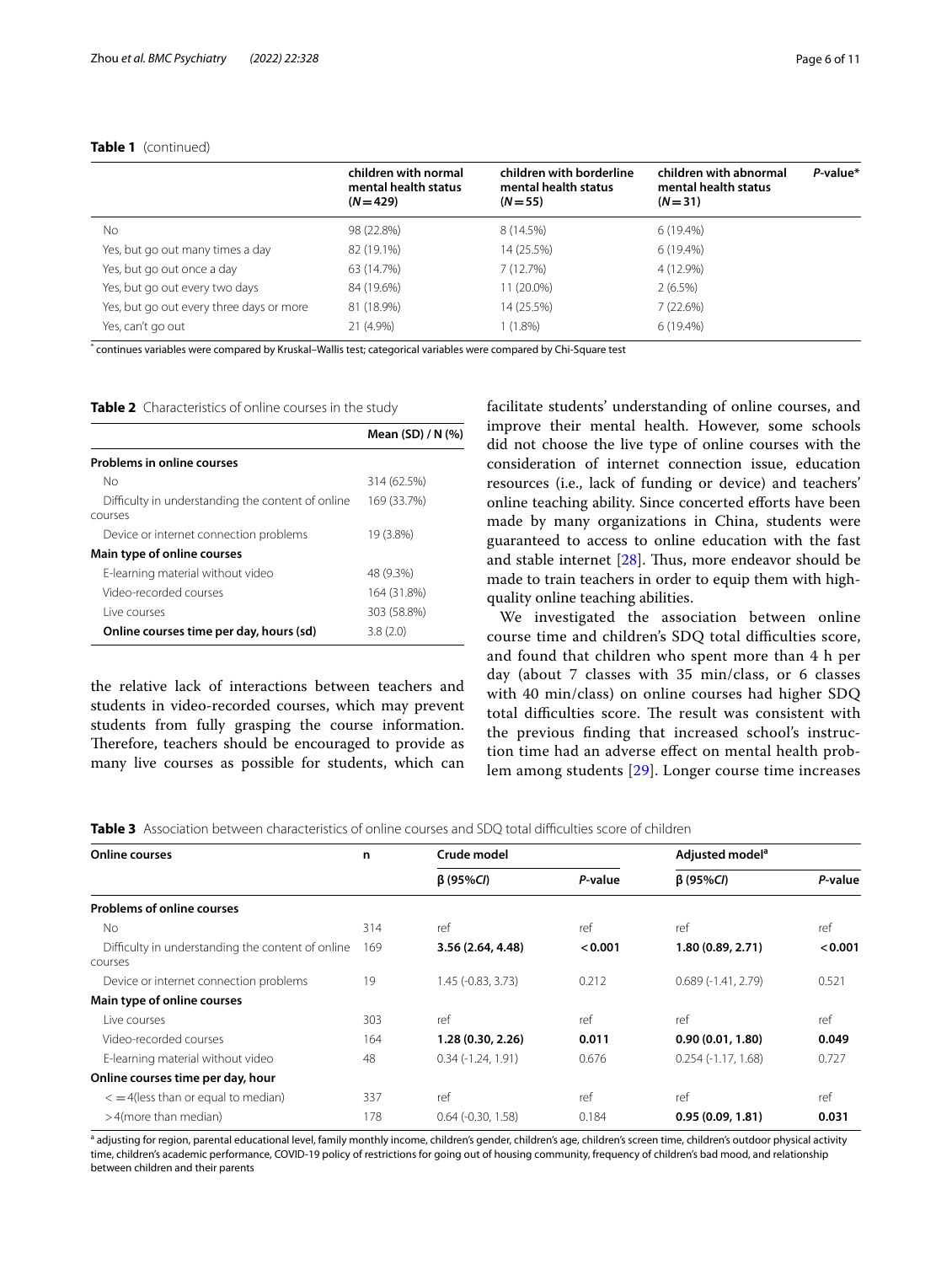| Online courses                                                     | Mental health problems            |       |                             |         | Borderline mental health problems |                           |         |                             |         |
|--------------------------------------------------------------------|-----------------------------------|-------|-----------------------------|---------|-----------------------------------|---------------------------|---------|-----------------------------|---------|
|                                                                    | Crude model                       |       | Adjusted model <sup>a</sup> |         | Crude model                       |                           |         | Adjusted model <sup>a</sup> |         |
|                                                                    | P-value<br>OR (95%Cl)             |       | OR (95%CI)                  | P-value |                                   | OR (95%C)                 | P-value | OR (95%CI)                  | P-value |
| Problems of online courses                                         |                                   |       |                             |         |                                   |                           |         |                             |         |
| $\frac{1}{2}$                                                      | ĭēf                               | ľē    | ľef                         | ĭēf     |                                   | ۲è۴                       | ۲ě      | ť                           | Į       |
| understanding<br>online courses<br>the content of<br>Difficulty in | 2.82 (1.32, 6.05)                 | 0.008 | 1.64(0.64, 4.18)            | 0.299   |                                   | $\frac{3.17(1.94)}{5.18}$ | 0.001   | $\frac{1.93(1.07)}{3.49}$   | 0.028   |
| connection<br>or internet<br>problems<br>Device                    | 1.20 (0.15, 9.66)                 | 0.866 | 1.14(0.09, 14.24)           | 0.919   |                                   | 0.46 (0.06, 3.54)         | 0.454   | 0.33(0.04, 2.99)            | 0.323   |
| Main form of online courses                                        |                                   |       |                             |         |                                   |                           |         |                             |         |
| Live courses                                                       | ľē                                | ref   | ĭēf                         | ۲è۴     |                                   | ĭēf                       | ref     | ref                         | Į       |
| recorded<br>Video-<br>courses                                      | 2.30 (1.09, 4.85)                 | 0.029 | 1.60 (0.59, 4.29)           | 0.355   |                                   | 1.60(0.98, 2.61)          | 0.062   | 1.43(0.78, 2.64)            | 0.249   |
| material with-<br>E-learning<br>out video                          | 0.45 (0.06, 3.52)                 | 0.448 | 0.15(0.01, 1.76)            | 0.130   |                                   | 1.01 (0.42, 2.38)         | 0.991   | 0.73(0.25, 2.13)            | 0.557   |
|                                                                    | Online courses time per day, hour |       |                             |         |                                   |                           |         |                             |         |
| than or equal to<br>$\leq$ =4(lower<br>median)                     | ľēf                               | ref   | ref                         | ref     |                                   | Ĭē                        | ref     | ref                         | Į       |
| than median)<br>$>4$ (more                                         | 0.96 (0.44, 2.10)                 | 0.923 | 0.81(0.28, 2.36)            | 0.697   |                                   | 1.46(0.91, 2.34)          | 0.120   | 1.66(0.91, 3.02)            | 0.098   |

<span id="page-6-0"></span>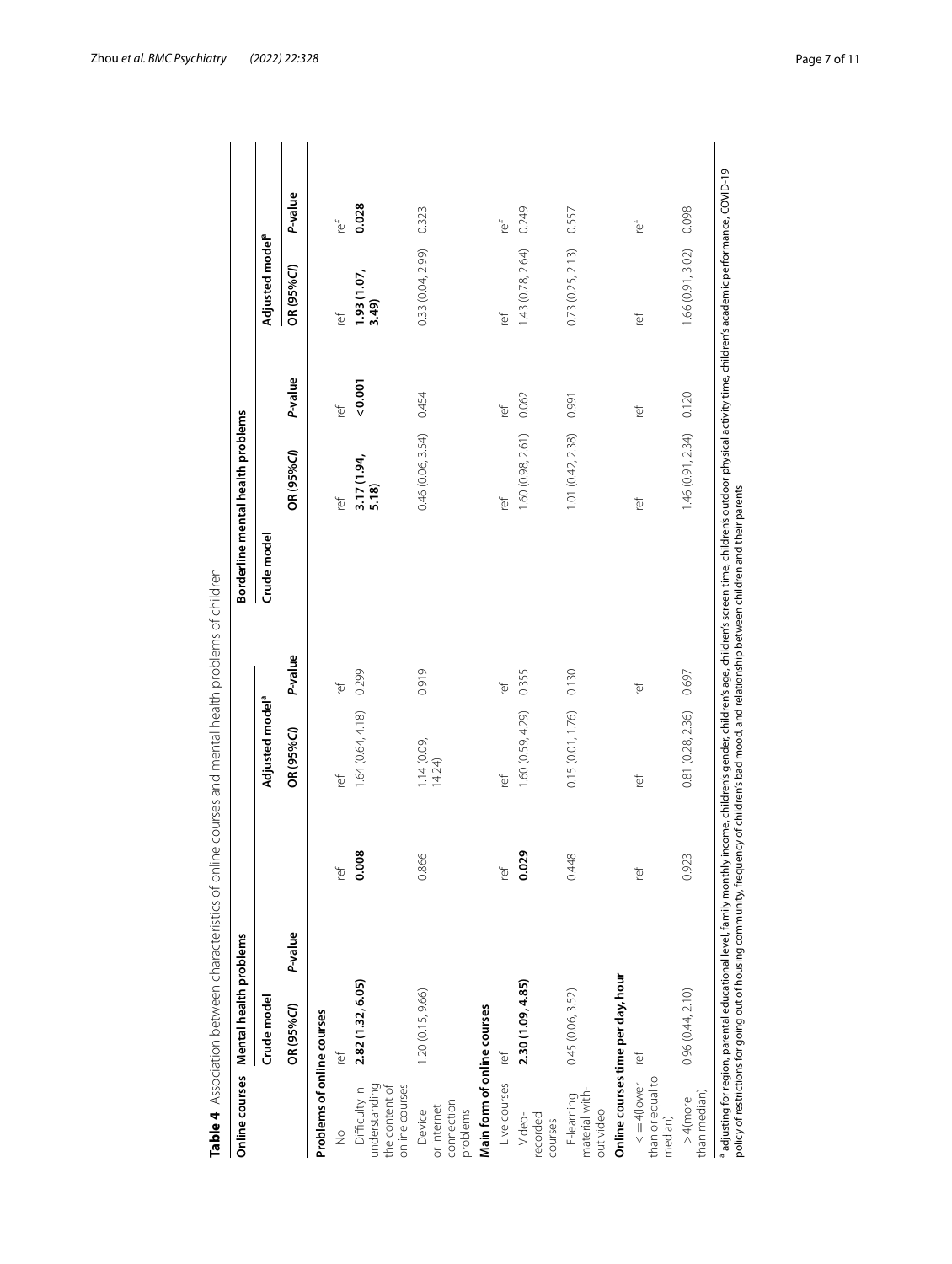| Online courses                                                                 | Primary school      |             |                                                         |         |                             | Secondary school   |       |                              |                             |       | م<br>$P_{\text{interaction}}$ |
|--------------------------------------------------------------------------------|---------------------|-------------|---------------------------------------------------------|---------|-----------------------------|--------------------|-------|------------------------------|-----------------------------|-------|-------------------------------|
|                                                                                | Crude model         |             | Adjusted model <sup>a</sup>                             |         |                             | Crude model        |       |                              | Adjusted model <sup>a</sup> |       |                               |
|                                                                                | OR (95%CI)          |             | P-value OR (95%CI)                                      | P-value |                             | OR (95%Cl) P-value |       |                              | OR (95%Cl) P-value          |       |                               |
| Problems of online courses                                                     |                     |             |                                                         |         |                             |                    |       |                              |                             |       |                               |
| $\frac{1}{2}$                                                                  | ľe                  | ۲è۴         | ľē                                                      | ref     | ľef                         |                    | ľef   | Ť                            | ľēÍ                         |       | ľef                           |
| Difficulty in understanding the content 3.33 (1.93, 4.73)<br>of online courses |                     |             | $(0.001 \t1.91(0.50, 3.31) \t0.009 \t3.87(2.65, 5.10))$ |         |                             |                    |       | $(0.001 \t1.54(0.27, 2.81))$ |                             | 0.018 | 0.907                         |
| Device or internet connection problems -0.77 (-4.84, 3.31)                     |                     | 0.713       | $-0.36(-4.14, 3.42)$ $0.852$ $2.72(-0.02, 5.47)$        |         |                             |                    | 0.053 | $1.03(-1.58, 3.64)$          |                             | 0.440 | 0.558                         |
| Main form of online courses                                                    |                     |             |                                                         |         |                             |                    |       |                              |                             |       |                               |
| Live courses                                                                   | ť                   | Į           | ľē                                                      | ľef     | ľef                         |                    | Įē    | ľef                          | ľēÍ                         |       | ref                           |
| Video-recorded courses                                                         | 1.71(0.27, 3.15)    | 0.020       | 1.36 (0.02, 2.70) 0.047 0.91 (-0.69, 2.51)              |         |                             |                    | 0.266 | $0.43(-0.99, 1.85)$          |                             | 0.553 | 0.579                         |
| E-learning material without video                                              | $0.68(-1.23, 2.59)$ | 0.483       | $0.26(-1.48, 1.99)$                                     |         | $0.774$ $0.11(-4.07, 4.29)$ |                    | 0.959 | $-0.59(-4.25, 3.07)$         |                             | 0.754 | 0.933                         |
| Online courses time per day, hour                                              |                     |             |                                                         |         |                             |                    |       |                              |                             |       |                               |
| $\lt = 4$ (less than or equal to median)                                       | ref                 | ľē          | ťef                                                     | ľef     | ľef                         |                    | ۲è۴   | ľēÍ                          | ref                         |       | ľef                           |
| >4(more than median)                                                           | 2.52 (0.730, 4      | 1.31) 0.006 | $2.40(0.73, 4.06)$ 0.005 0.09 (-1.14, 1.33)             |         |                             |                    | 0.884 | $0.40(-0.69, 1.48)$          |                             | 0.476 | 0.079                         |

<span id="page-7-0"></span>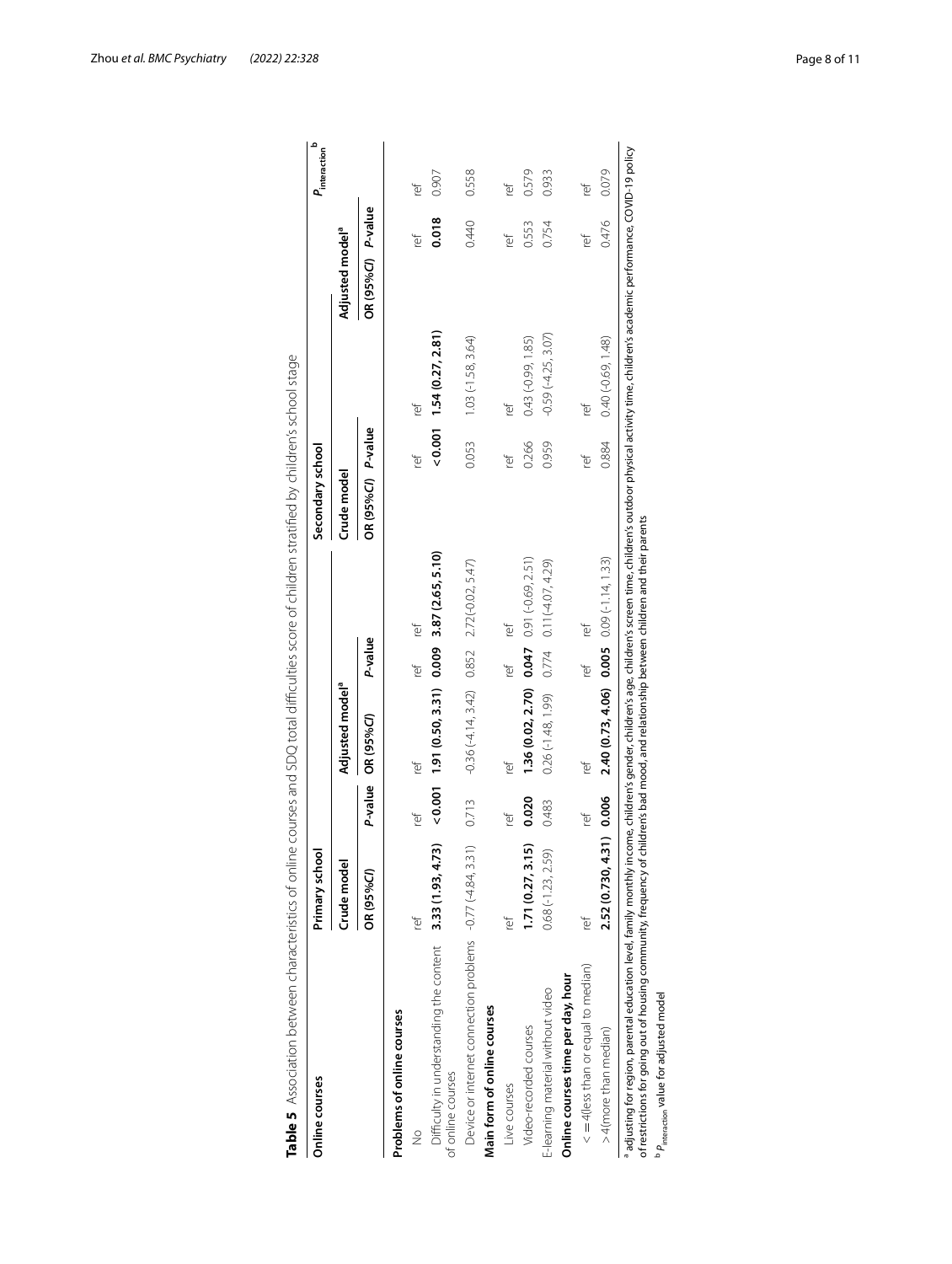students' fatigue and academic stress, which in turn results in mental health problem [[24\]](#page-9-16). Moreover, when children spend longer time on online courses, they will have limited time to do other activities which have benefts on mental health (i.e., physical activities or communication with their parents) [[20,](#page-9-17) [23\]](#page-9-18).

We found that the associations between characteristics of online courses and mental health in primary school students and secondary school students were not signifcantly diferent. When stratifed by school stage, the smaller sample size contributed to lower statistical power. However, we found that video-recorded online courses and longer online course time were significantly associated with higher SDQ total difficulties score in primary school students. Primary school students may be more vulnerable to the adverse efect of inappropriate characteristics of online courses, because they are younger than secondary school students and might have a lower adaptive capacity to the online courses. Therefore, more attention should be paid on mental health in primary school students when they have online courses.

Even though our results showed that online courses were not signifcantly associated with mental health problems (defined as SDQ total difficulties score  $>$  20), the increased risk of borderline mental health problems or merely increased SDQ total difficulties score can also reveal that online courses with inappropriate characteristics were associated with children's mental health. Interestingly, when we adjusted for the children's mood and the relationship between parents and children, the regression coefficients between online courses and children's mental health have decreased. Evidence suggested that the positive relationship between parents and chil-dren has protective effect on children's mental health [\[18](#page-9-12), [30\]](#page-10-2). Therefore, parents should pay attention to children's mood and make efforts to improve the parent-children relationships, which may be an efective measure to mitigate the detrimental efect of online courses on the children's mental health.

Our study had great importance. Although online courses has developed rapidly around the world and become an alternative or supplementary type of education, the shift to online courses is made at very short notice and large-scale online courses lack practical application scenarios, especially in primary and secondary school. It's suggested that deep investigations on the online education are required to provide evidence for appropriate online courses  $[31]$  $[31]$ . The study has investigated the association between online courses and children's mental health in primary and secondary school and provided some evidence for optimizing school's online courses. Although it is a cross-sectional study, the fnding can also partially help to improve online courses, which may facilitate mental health of children.

There were some notable strengths in our study. First, we surveyed the participants from 9 cities in the eastern, central, and western region of China, which facilitates us to obtain results from socioeconomically diferent regions. What's more, this was the frst study to investigate the association between school's online courses and mental health of children. However, several limitations of the present study should be mentioned. First, given the cross-sectional design of our study, it is impossible to infer causality of the relationship between characteristics of online courses and children's mental health. Longitudinal studies are required to confrm the results obtained from our study in the future. Second, although we adjusted for several covariates, we cannot rule out the possibility of residual confounding factors. Third, our study selected limited participants in every city. Forth, even though we selected participants from 9 cities in the eastern, central, and western region of China, the schools were not selected randomly. The generalization of our finding may be limited. Therefore, further studies using random sampling with larger sample size are needed to investigate the association between online courses and children's mental health.

# **Conclusion**

In conclusion, we found that online courses with inappropriate characteristics were associated with children's mental health. The findings called for efforts to optimize the online courses and improve children's mental health.

#### **Abbreviations**

AIC: Akaike's Information Criterion; ANOVA: Analysis of variance; CI: Confdence Interval; COVID-19: Coronavirus disease 2019; OR: Odds Ratio; SD: Standard Deviation; WHO: World Health Organization.

### **Supplementary Information**

The online version contains supplementary material available at [https://doi.](https://doi.org/10.1186/s12888-022-03976-2) [org/10.1186/s12888-022-03976-2](https://doi.org/10.1186/s12888-022-03976-2).

<span id="page-8-0"></span>**Additional fle 1: Table S1.** Association between characteristics of online courses and SDQ total difculties score of children. **Table S2.** Association between characteristics of online courses and mental health problems of children. **Table S3.** Association between characteristics of online courses and borderline mental health problems of children.

#### **Acknowledgements**

We thank YouthinMind for provide the SDQ free of charge for this study. We thank all the members of our research team, including investigators, coopera‑ tors, feldworkers, computing, and data management researchers.

#### **Authors' contributions**

SZ: Conceptualization, Methodology, Writing-original draft, Formal analysis. CYJ.: Conceptualization, Validation, Writing-review & editing. JG: Methodology, Writing-review & editing. ZL: Investigation, Resources, Writing-review & editing. QF: Investigation, Resources, Writing-review & editing. JW: Investigation,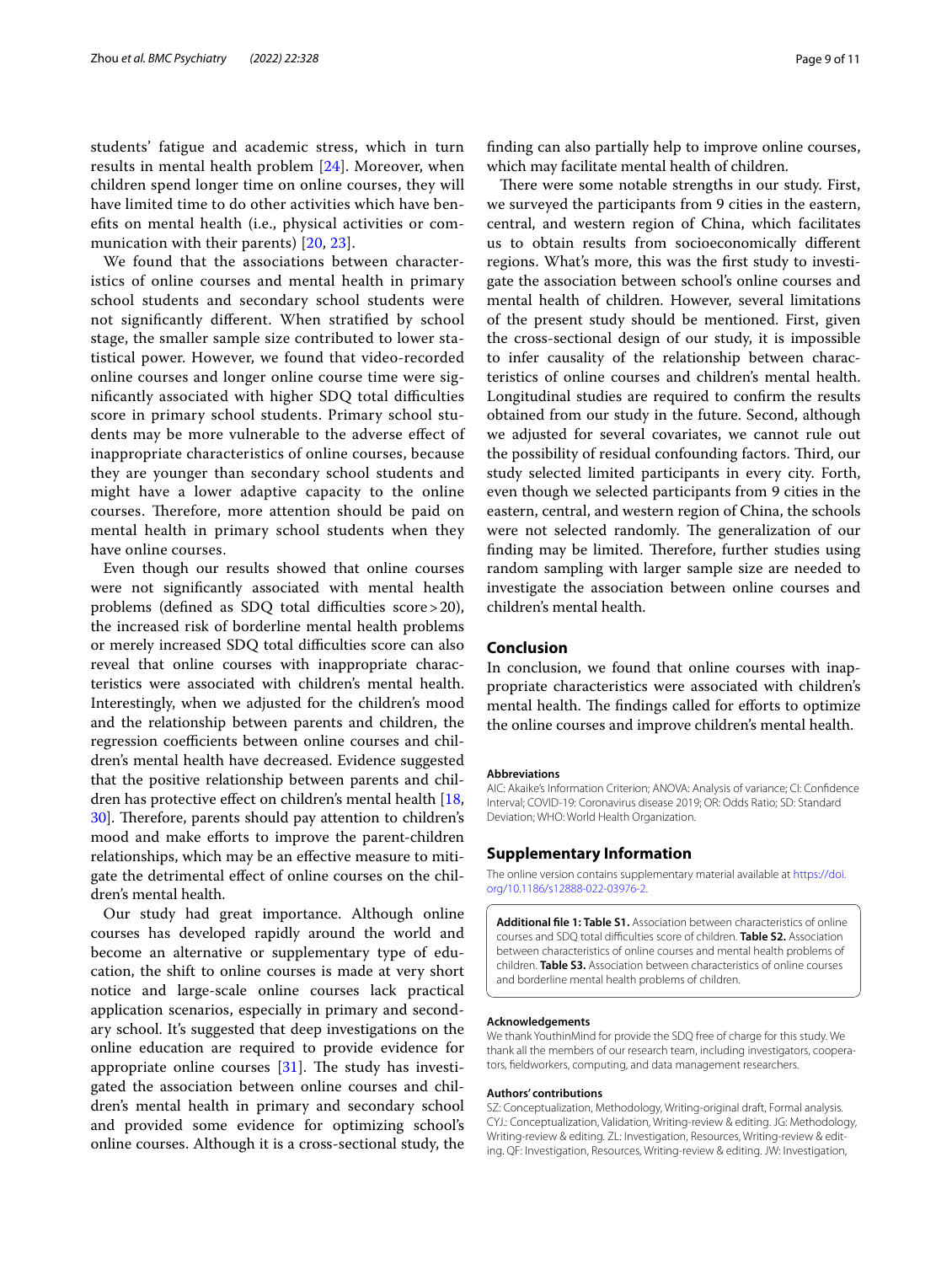Resources, Writing-review & editing. XRX: Investigation, Resources, Writingreview & editing. SW: Investigation, Resources, Writing-review & editing. ZSW: Investigation, Resources, Writing-review & editing. CO: Methodology, Writing-review & editing. HL: Supervision, Conceptualization, Project administration, Writing-review &editing. HJW: Supervision, Conceptualization, Project administration, Writing-review &editing. The author(s) read and approved the final manuscript.

### **Funding**

This work was supported by the National Natural Science Foundation of China (81973053).

The fund was mainly used to investigate risk factors of children growth and development.

#### **Availability of data and materials**

The datasets used and analyzed during the current study are available from the corresponding author on reasonable request.

## **Declarations**

### **Ethics approval and consent to participate**

The study was approved by the Institutional Review Board of Peking University Health Science Center (No. IRB00001052-20026). All methods were performed in accordance with the relevant guidelines and regulations. Since the anonymous research presents no more than minimal risk of harm to subjects and involves no procedures for which written consent is normally required outside of the research context, the Institutional Review Board of Peking University Health Science Center has waived the requirement for us to obtain a signed consent form for both the children participants and the parental participants. According to the requirement of Institutional Review Board of Peking Univer‑ sity Health Science Center, we have fully introduced the purpose and content of this survey in the instruction of the electronic questionnaire. If subjects agreed to participate in the investigation after reading the instruction, they began to answer the questionnaire. Otherwise, they can withdraw from the research at any time.

#### **Consent for publication**

Not applicable.

#### **Competing interests**

The authors declare that they have no competing interests.

#### **Author details**

<sup>1</sup> Department of Maternal and Child Health, School of Public Health, Peking University, No.38 Xueyuan Rd, Haidian District, Beijing 100191, China. <sup>2</sup> Department of Health Policy and Management, School of Public Health, Peking University, Beijing, China. <sup>3</sup> General Administration of Sport of China, Beijing, China. <sup>4</sup> School of Public Health, Peking University, Beijing, China. <sup>5</sup> Research Unit for Mental Public Health, Institute of Public Health, Aarhus University Aarhus, Aarhus, Denmark. <sup>6</sup>Medical Informatics Center, Peking University, No.38 Xueyuan Rd, Haidian District, Beijing 100191, China.

#### Received: 13 January 2022 Accepted: 27 April 2022 Published online: 10 May 2022

#### **References**

- <span id="page-9-0"></span>Kieling C, Baker-Henningham H, Belfer M, Conti G, Ertem I, Omigbodun O, Rohde LA, Srinath S, Ulkuer N, Rahman A. Child and adolescent mental health worldwide: evidence for action. Lancet. 2011;378(9801):1515–25.
- <span id="page-9-1"></span>2. Adolescent mental health [\[https://www.who.int/news-room/fact-sheets/](https://www.who.int/news-room/fact-sheets/detail/adolescent-mental-health) [detail/adolescent-mental-health](https://www.who.int/news-room/fact-sheets/detail/adolescent-mental-health)]
- <span id="page-9-2"></span>3. Kessler RC, Angermeyer M, Anthony JC, Graaf R, Demyttenaere K, Gasquet I, Girolamo G, Gluzman S, Gureje O, Haro JM, et al. Lifetime prevalence and age-of-onset distributions of mental disorders in the world health organization's world mental health survey initiative. World Psychiatry. 2007;6(3):168–76.
- <span id="page-9-3"></span>4. Gräf C, Hofmann I, Diefenbach C, König J, Schmidt MF, Schnick-Vollmer K, Huss M, Urschitz MS. Mental health problems and school performance

in frst graders: results of the prospective cohort study ikidS. Eur Child Adolesc Psychiatry. 2019;28(10):1341–52.

- <span id="page-9-4"></span>5. Prince M, Patel V, Saxena S, Maj M, Maselko J, Phillips MR, Rahman A. No health without mental health. Lancet. 2007;370(9590):859–77.
- <span id="page-9-5"></span>6. Walker SP, Chang SM, Powell CA, Simonoff E, Grantham-McGregor SM. Efects of psychosocial stimulation and dietary supplementation in early childhood on psychosocial functioning in late adolescence: follow-up of randomised controlled trial. BMJ. 2006;333(7566):472.
- <span id="page-9-6"></span>Amir LR, Tanti I, Maharani DA, Wimardhani YS, Julia V, Sulijaya B, Puspitawati R. Student perspective of classroom and distance learning during COVID-19 pandemic in the undergraduate dental study program Universitas Indonesia. BMC Med Educ. 2020;20(1):392.
- <span id="page-9-7"></span>8. Hara N. Student distress in a web-based distance education course. Inf Commun Soc. 2000;3(4):557–79.
- 9. O'Regan K. Emotion and e-learning. J Asynchronous Learn Netw. 2003;7:78–92.
- 10. Rovai AP, Wighting MJ. Feelings of alienation and community among higher education students in a virtual classroom. Internet High Educ. 2005;8(2):97–110.
- 11. Ajmal M, Ahmad S. Exploration of anxiety factors among students of distance learning: a case study of Allama Iqbal Open University. Bull Educ Res. 2019;41(2):67–78.
- <span id="page-9-15"></span>12. Kwaah CY, Essilfe G. Stress and coping strategies among distance education students at the University of Cape Coast, Ghana. Turk Online J Distance Educ. 2017;18(3):120–34.
- 13. Saadé RG, Kira D, Mak T, Nebebe F. Anxiety & performance in online learning. In: In SITE 2017. Vietnam: Informing Science+ IT Education Conferences; 2017. p. 147–57.
- <span id="page-9-8"></span>14. Wang C-H, Shannon DM, Ross ME. Students' characteristics, self-regulated learning, technology self-efficacy, and course outcomes in online learning. Distance Educ. 2013;34(3):302–23.
- <span id="page-9-9"></span>15. Wu X, Tao S, Zhang S, Zhang Y, Chen K, Yang Y, Hao J, Tao F. Impact of screen time on mental health problems progression in youth: a 1-year follow-up study. BMJ Open. 2016;6(11):e011533.
- <span id="page-9-10"></span>16. Goodman R. Psychometric properties of the strengths and difficulties questionnaire. J Am Acad Child Adolesc Psychiatry. 2001;40(11):1337–45.
- <span id="page-9-11"></span>17. Yao S, Zhang C, Zhu X, Jing X, McWhinnie CM, Abela JR. Measuring adolescent psychopathology: psychometric properties of the self-report strengths and difficulties questionnaire in a sample of Chinese adolescents. J Adolesc Health. 2009;45(1):55–62.
- <span id="page-9-12"></span>18. Wang JN, Liu L, Wang L. Prevalence and associated factors of emotional and behavioural problems in Chinese school adolescents: a cross-sectional survey. Child Care Health Dev. 2014;40(3):319–26.
- 19. Liu M, Ming Q, Yi J, Wang X, Yao S. Screen time on school days and risks for psychiatric symptoms and self-harm in mainland Chinese adolescents. Front Psychol. 2016;7:574.
- <span id="page-9-17"></span>20. Bell SL, Audrey S, Gunnell D, Cooper A, Campbell R. The relationship between physical activity, mental wellbeing and symptoms of mental health disorder in adolescents: a cohort study. Int J Behav Nutr Phys Act. 2019;16(1):138.
- 21. Allen J, Balfour R, Bell R, Marmot M. Social determinants of mental health. Int Rev Psychiatry. 2014;26(4):392–407.
- 22. Zhou SJ, Zhang LG, Wang LL, Guo ZC, Wang JQ, Chen JC, Liu M, Chen X, Chen JX. Prevalence and socio-demographic correlates of psychological health problems in Chinese adolescents during the outbreak of COVID-19. Eur Child Adolesc Psychiatry. 2020;29(6):749–58.
- <span id="page-9-18"></span>23. Wang F, Lin L, Xu M, Li L, Lu J, Zhou X. Mental health among left-behind children in Rural China in relation to parent-child communication. Int J Environ Res Public Health. 2019;16(10):1855.
- <span id="page-9-16"></span>24. Zhang J, Zheng Y. How do academic stress and leisure activities infuence college students' emotional well-being? A daily diary investigation. J Adolesc. 2017;60:114–8.
- 25. Li C, Jiang S, Fan X, Zhang Q. Exploring the impact of marital relationship on the mental health of children: Does parent-child relationship matter? J Health Psychol. 2020;25(10-11):1669–80.
- <span id="page-9-13"></span>26. Cao H, Qian Q, Weng T, Yuan C, Sun Y, Wang H, Tao F. Screen time, physical activity and mental health among urban adolescents in China. Prev Med. 2011;53(4–5):316–20.
- <span id="page-9-14"></span>27. Yusoff MS, Abdul Rahim AF, Yaacob MJ. Prevalence and sources of stress among Universiti Sains Malaysia medical students. Malays J Med Sci. 2010;17(1):30–7.